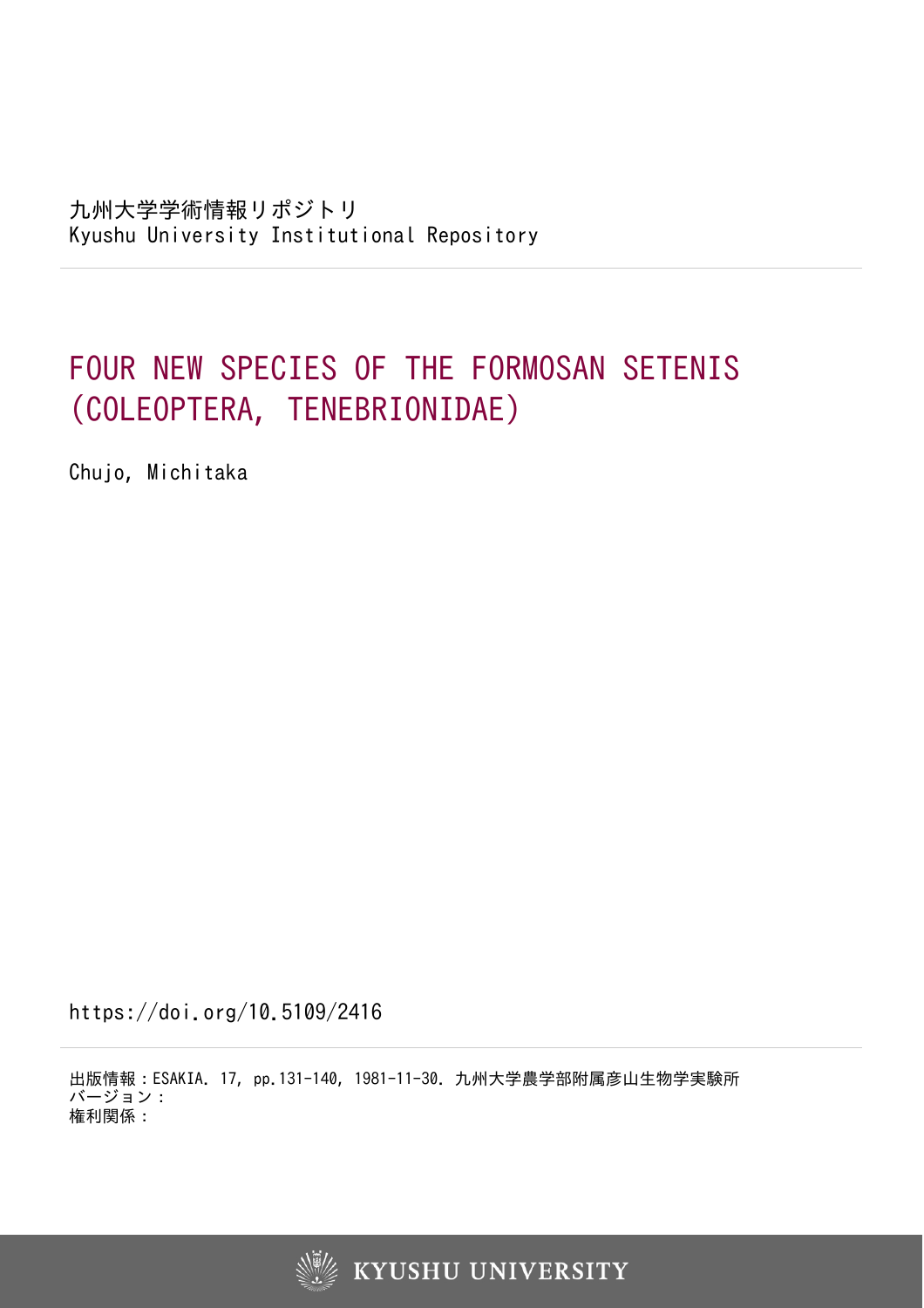# **FOUR NEW SPECIES OF THE FORMOSAN SETENIS (COLEOPTERA, TENEBRIONIDAE)\***

#### M ICHITAKA CHÛ JÔ

Hikosan Biological Laboratory, Faculty of Agriculture, Kyushu University, Hikosan, Fukuoka 824-07, Japan

#### **Abstract**

Four new species, Setenis aritai, S. *nitidula, S. sirnilis* and S. *subualgipes* are described from Formosa. Three specimens from Formosa identified as S. *striatipennis* Lewis in my previous work (Kontyû 35(4): 378, 1967) are regarded as *S. nitidula* sp. nov.

### *Setenis aritai sp. nav.*

**Male.** Elongate, gently convex, shining black.

Head comparatively flat, sparsely, strongly punctate ; frons slightly convex, front margin gently and roundly bent downwards, middle half very shallowly sinuate, clypeal suture rather vestigial; preocular area convex, shallowly intrudes into eye, inner ocular furrow continued to preocular area, inner ocular area very feebly convex. Eye large, strongly expanded outwards.

Antenna rather stout, nearly reaching middle part of pronotum, terminal 6 segments compressed, forming loose club, relative length of each segment (base to apex)  $8 : 4 : 9 : 6 : 6 : 6 : 6 : 6 : 5 : 5 : 9$ . Maxillary palpus nearly securiformed, apex weakly rounded. Mentum with dense, thick, erect, long hairs. Gular suture fine, visible, strongly carved from tempora to gula.

Pronotum rather transverse (ca. 8 : 9), gently, roundly convex, strongly, sparsely punctate; wholly, narrowly marginate except for middle half of front margin ; median groove comparatively deep, widest at middle part, disappearing for- and backwards; subbasal grooves short, transverse, sometimes disappeared; front margin nearly straight, front corner obtusely angulate; side margin roundly expanded outwards, sometimes undulate or angulate at middle part; hind corner rather acutely angulate, hind margin gradually expanded towards median part. Propleuron wide, very smooth. Prosternum roughly,

<sup>\*</sup> Contribution from the Hikosan Biological Laboratory, Faculty of Agriculture, Kyushu University, Hikosan (Ser. 2, No. 47).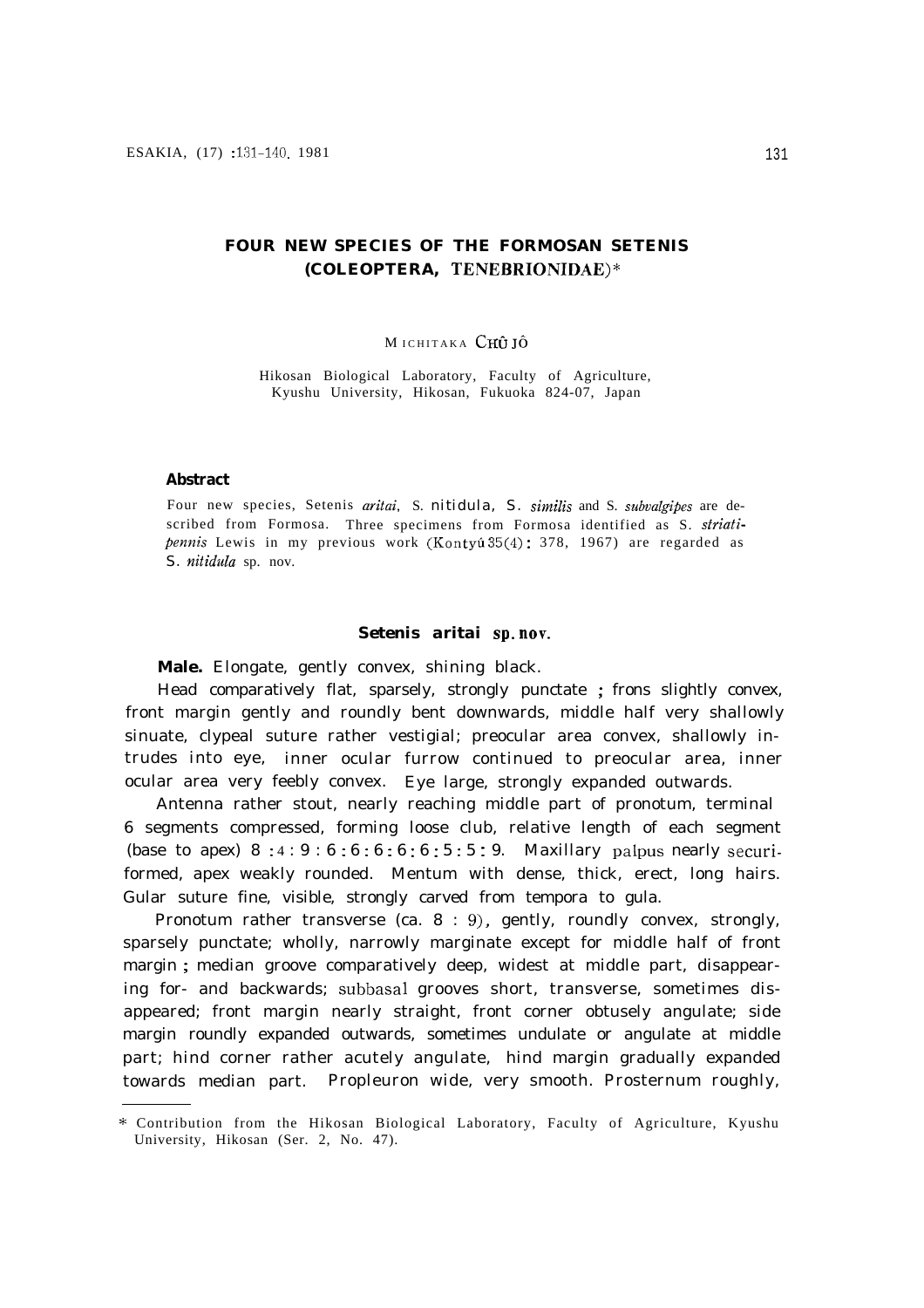irregularly carved ; prosternal process wide tongue-shaped, a little widened apically, apex widely rounded, with U-shaped deep groove, gently convex between coxal cavities.

<sup>L</sup> Elytra much wider than pronotum, gradually widened posteriorly towards 3/5 from base ; gently convex, strongly punctate-striate, interstices convex, finely, sparsely punctate ; side margin narrowly marginate. Mesosternum with sparse, golden short pubescence, very roughly carved; V-shaped hollow very wide, shallow, roughly carved, basal half roughly rasped except for median line. Metasternum with hairs as well as mesosternum, with transversal wrinkles at median  $1/3$ ; apical  $1/3$  of median line deeply grooved. Visible abdominal sternites sparsely punctate, punctures gradually being sparser and finer from base to apex; side margin of 1st to basal 3/4 of 3rd sternites narrowly marginate, apical  $1/4$  of 3rd to apical sternites not marginate.

Every femur comparatively thick ; inside without hairs; outwardly and medianly dilated, especially strongly dilated in front one, middle and hind ones gently compressed. Basal  $2/3$  of front tibia gradually thickened towards apex, very gently bent inwards, apical l/3 extremely, strongly bent in- and downwards, inside of it scooped; apical l/5 densely pubescent except for outside, especially dense at apex; middle tibia slightly thickened towards apex, basal 3/4 very feebly and apical l/4 comparatively, strongly bent inwards; hind tibia very slightly thickened towards apex, inside of 7/12 from base dully



Fig. 1. Setenis aritai sp. nov. a.\* Type specimen (male in dorsal aspect). b: Front tibia. c: Middle tibia. d : Hind tibia.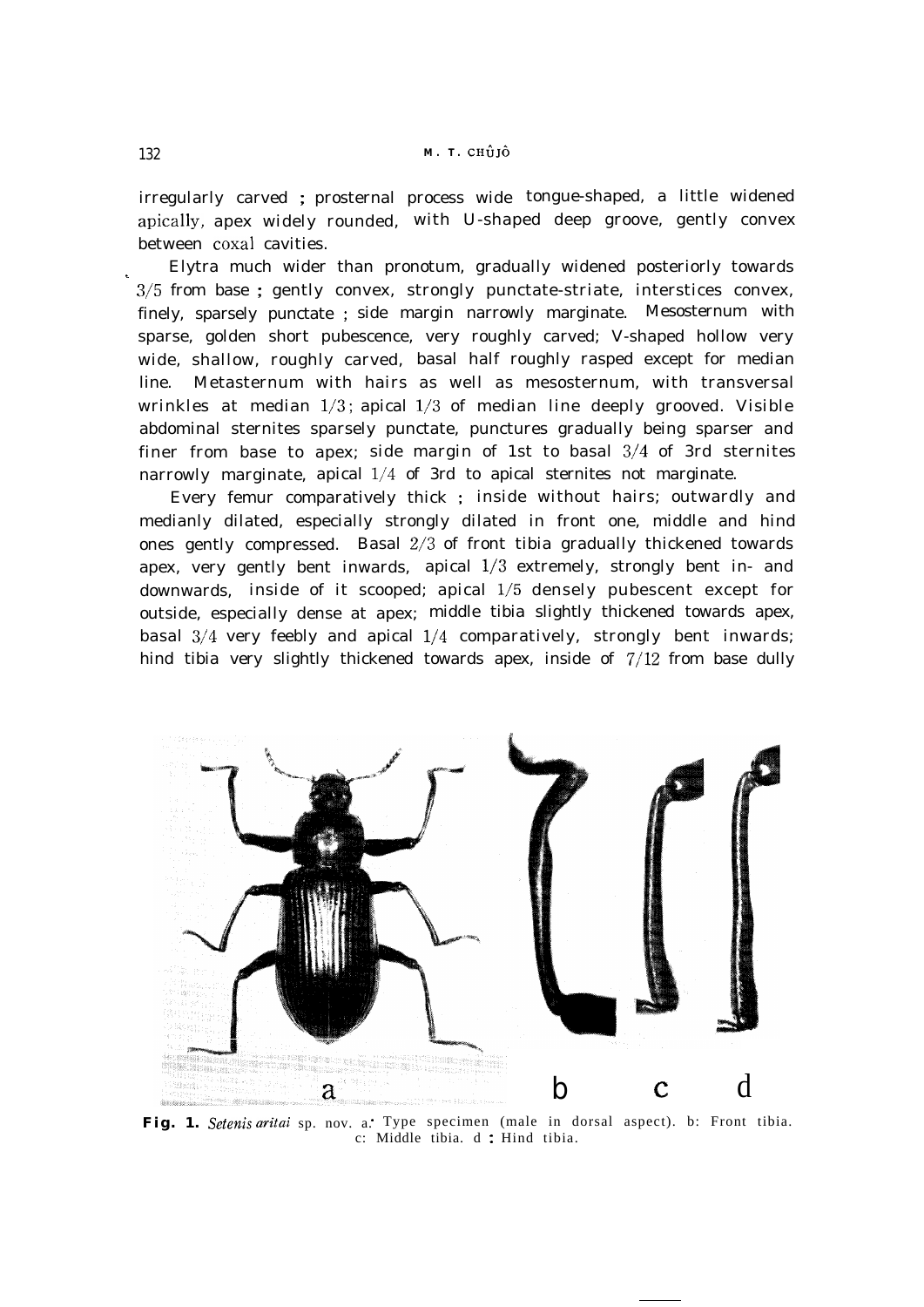angulate, apical l/3 except for outside densely pubescent. **Tarsi** with dense, brushy hairs on undersurface ; apical segment of hind tarsus slightly shorter than the rest (23 : 27).

**Female.** Mentum strongly convex, densely, finely carved, sparsely pubescent. Pronotum strongly transverse (6.5 : 9.0). Front tibia gradually thickened towards apex, basal 3/5 nearly straight, apical 2/5 weakly, roundly bent inand downwards; middle tibia slightly compressed, basal 3/5 nearly straight, apical Z/5 very feebly bent in- and upwards; hind tibia with basal half nearly straight, apical half faintly bent inwards. Tarsi with fine, sparse hairs on undersurface ; apical segment of hind tarsus shorter than the rest  $(5 : 6)$ .

Length : 17.4-23.8 mm. Width : 6.3-8.8 mm.

DISTRIBUTION: Formosa.

TYPE MATERIAL: Holotype  $\delta$  (Type No. 2321, Kyushu Univ.), Lienhuachih, Nantou Hsien, Formosa, 5. iii. 1968, Y. Arita leg. Paratopotypes: 3 33& & , same data as holotype;  $\delta \& 9$ , 5. iii. 1968, T. Kunou leg. Paratypes : 9 (B. P. Bishop Mus.), Rokki 300 m, Taiwan (SW), 17. v. 1934, J. L. Gressitt leg.  $;\mathcal{P}(B, \mathcal{P})$ P. Bishop Mus.), Puli (Hori), Taiwan (Formosa), vii. 1953, Native Collector leg. ;  $4 \partial \partial \& Q$  (B. P. Bishop Mus.), Puli (Hori), Taiwan, v. 1954, Native Collector leg. ;  $2\text{ and } \& \infty$  (B. P. Bishop Mus.), Hori, Formosa, vi. 1954, Native Collector leg. ;  $\partial \& 9$  (B. P. Bishop Mus.), Puli (Hori), Taiwan (Formosa), vii. 1954, Native Collector leg. ;  $\sigma$ , Rishan, Formosa, 21-23. vii. 1968, Coll. H. Makihara ;  $3\delta\delta\&9$ , Lu-shan, Nantou Hsien, 6. vi. 1976, H. Makihara leg.;  $2\delta\delta\&9$ . Lu-shan, Nantou Hsien, 20. vi. 1976, H. Makihara leg.

This species is closely related to S. *setulosa* Gebien, 1918, from Nias I., Indonesia, but is clearly distinguished from the latter by the following characters :

# S. setulosa Gebien

Pronotal side margin deflex, hind corner obtuse, median groove entire from base to apex. In  $\delta$  front tibia with sharply angulate projection at middle part of inside, hind tibia without remarkable character.

# *S. aritai* sp. nov.

Pronotal side margin reflex, hind corner rather acute, median groove disappearing for- and backwards. In  $\delta$  front tibia gradually thickened towards Z/3 from base, inside of apical  $1/3$  scooped, inside of hind tibia slightly expanded at 7/12 from base.

# *Setenis nitidula* sp. **nov.**

*Setenis striatipennis: M. T. Chûjô, 1967 (nec Lewis, 1894), Kontyû 35(4): 378.* 

**Male.** Elongate, moderately convex, shining black.

Head somewhat transverse, feebly convex, sparsely, strongly punctate ; with clypeal suture semicircular, clypeus gently, roundly bent downwards,

-\_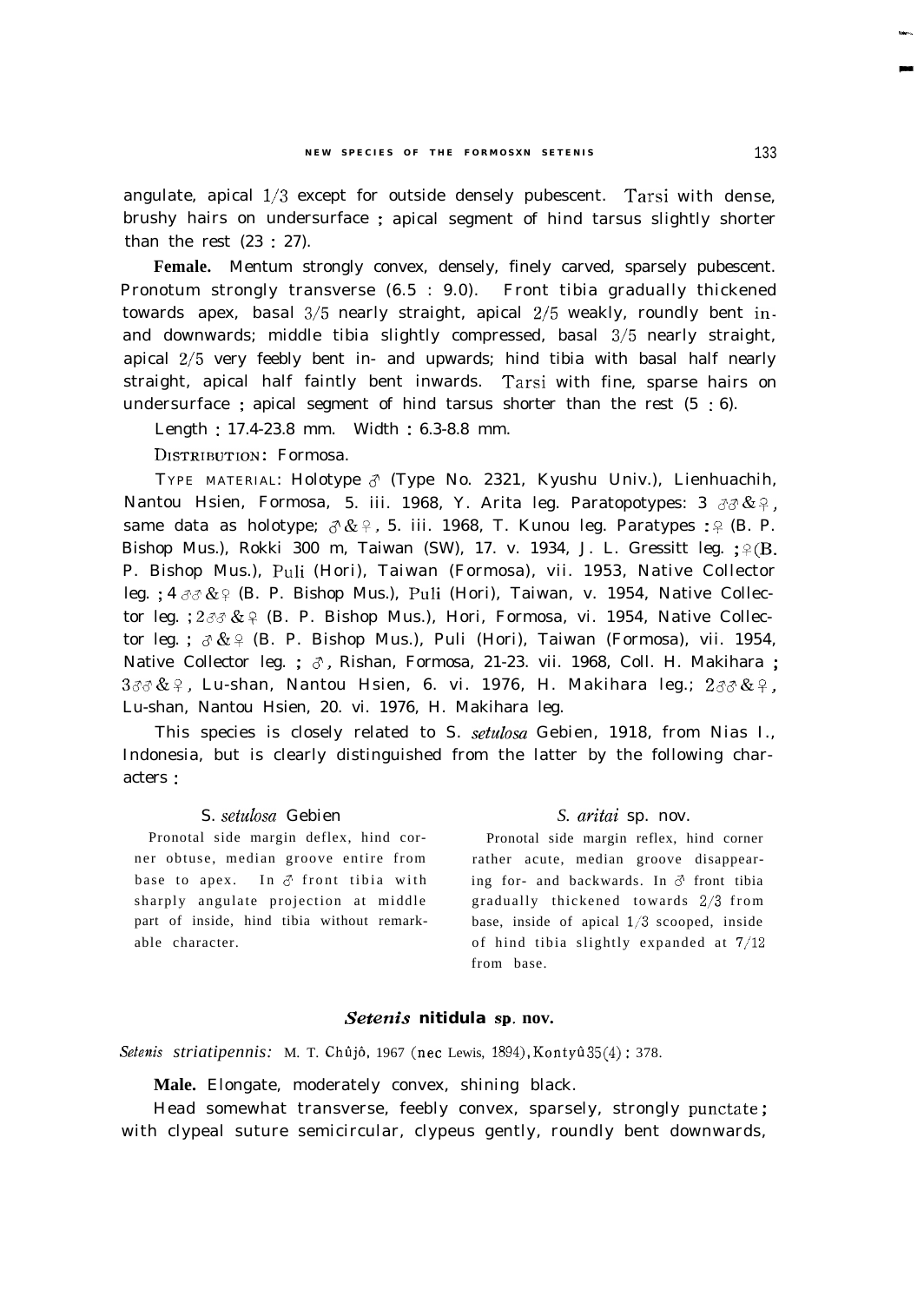front margin very shallowly sinuate; preocular area moderately convex, side margin very slightly, roundly expanded outwards; inner ocular groove very shallow, not extending backwards ; inner ocular furrow very feebly convex; interocular area about 1.6 times as wide as eye. Eye gently, roundly expanded outwards, slightly longitudinal.

Antenna rather moniliform, apical 6 segments forming a little compressed loose club; relative length of each segment (base to apex),  $7 : 3 : 7 : 6 : 6 : 6 : 6$ 6:5:5:4:7. Maxillary palpus rather securiformed. Mentum wholly covered with dense, long, erect, brown hairs. Gular suture distinct, very strongly, roughly carved from tempora to gula.

Pronotum transverse  $(3:4)$ , evenly, gently, roundly convex, sparsely, strongly punctate, very narrowly marginate except for middle part of front margin ; subbasal grooves very shallow and oblique; front margin widely, shallowly sinuate, front corner rounded, slightly prominent forwards ; anterior  $7/9$  of side margin strongly, roundly expanded outwards, basal  $2/9$  very shallowly sinuate ; hind corner acutely pointed, nearly rectangular; basal margin trisinuate, middle sinus very narrow and shallow. Propleuron strongly convex, sparsely punctate. Prosternum wholly, roughly punctate and carved ; apical half of median part transversely wrinkled; prosternal process roundly convex between coxal cavities, side margin widely marginate, strongly reflex along coxal cavity.

Elytra comparatively strongly convex, nearly parallel-sided ; punctatestriate, interstices very weakly convex, densely, finely punctate; side margin narrowly marginate from shoulder to apex, shoulder obliquely truncate. Mesosternum with front half strongly rasped except for median line, with sparse, fine, long pubescence, basal half strongly convex; V-shaped depression wide, very shallow. Metasternum without dense pilosity in middle part, sparsely, uniformly pubescent; strongly, roundly convex ; very sparsely punctate, irregularly wrinkled.

First, 2nd and basal 2/3 of 3rd visible abdominal sternites marginate; 1st sternite with shallow depression in middle part, with dense punctures and rather longitudinal wrinkles. Every femur somewhat slender; middle and hind femora weakly compressed. Front tibia with basal 3/5 nearly straight; apical Z/5 thickened towards apex, strongly, roundly bent in- and downwards ; inside of apical l/5 very densely pubescent. Middle tibia with basal 5/8 of outside nearly straight, inside of apical  $5/8$  shallowly sinuate, apical  $1/3$ strongly thickened towards apex, gently bent in- and upwards, Hind tibia with apical l/3 strongly thickened towards apex, very weakly bent in- and upwards; basal 2/3 of outside nearly straight; inside bisinuate and gently angulate at  $1/3$  from base; inside of apical  $1/3$  densely pubescent. Every tarsus somewhat short; relative length of each segment (base to apex), front one  $5 : 3 : 2 : 3 :$ 15, middle one 12 : 3 : 3 : 4 : 18, and hind one 14 : 5 : 5 : 19.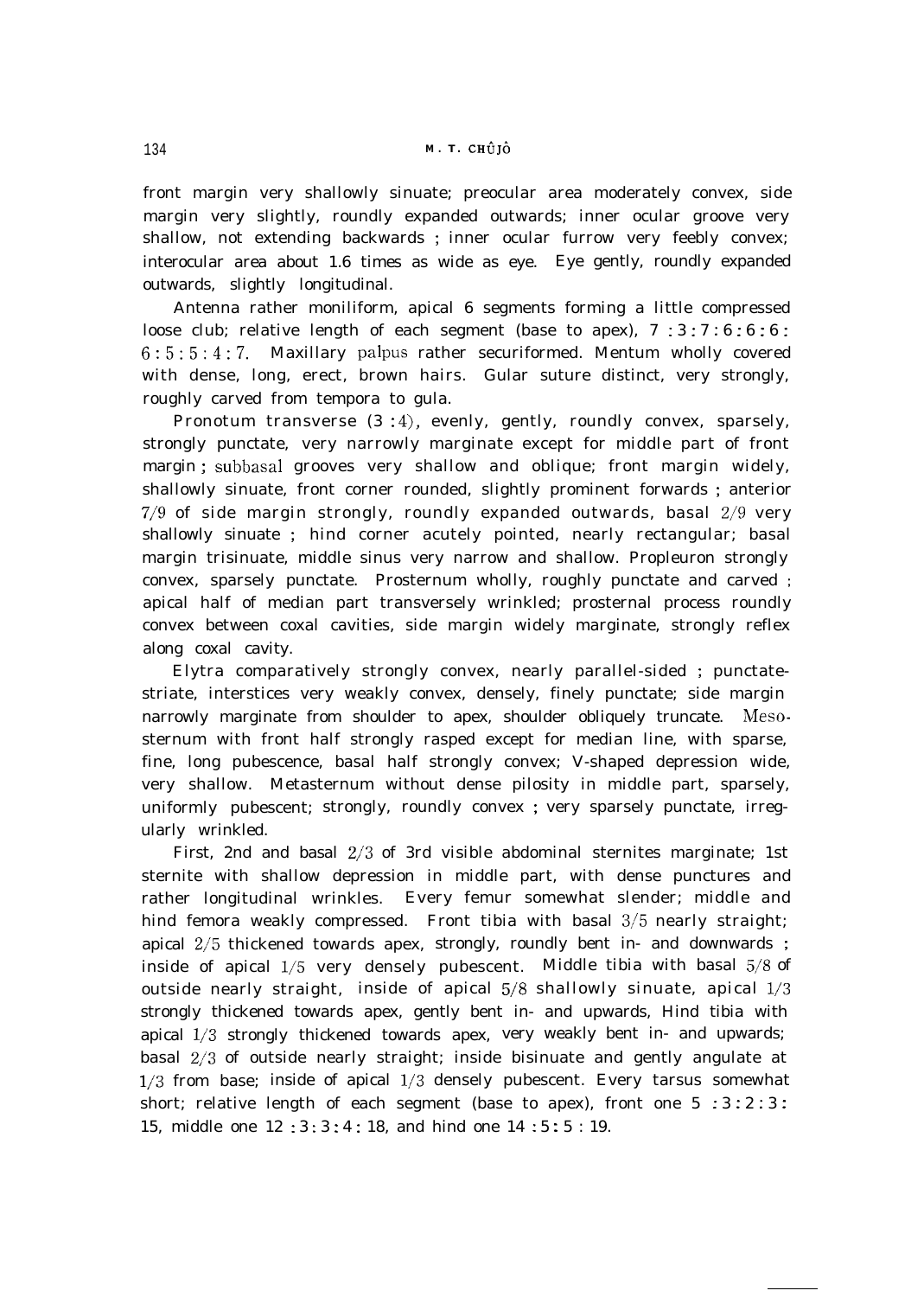

Fig. 2. Setenis nitidula sp. nov. a: Type specimen (male in dorsal aspect). b: Front tibia, c: Middle tibia. d: Hind tibia,

**Female.** Interocular area twice as wide as eye; relative length of antennal segments (base to apex),  $7:3:6:5:5:5:5:4:4:4:8$ . Mentum with very sparse brown pubescence. Apical Z/5 of front tibia weakly, roundly bent in- and upwards ; middle tibia with apical 3/10 very weakly bent in- and upwards; hind tibia very slender, basal  $2/3$  nearly straight; apical  $1/3$  gradually thickened towards apex, weakly, roundly bent in- and upwards.

Length : **19.0-22.8** mm. Width : 7.2-8.4 mm.

**DISTRIBUTION:** Formosa.

**TYPE MATERIAL:** Holotype 3 (Type No. 2322, Kyushu Univ.), Sungkang, Nantou Hsien, Taiwan, 31. v. 1965, T. Shirôzu leg. Paratypes:  $\delta$  (B. P. Bishop Mus.), Taiheizan, Formosa, 7. v. 1932, J. L. Gressitt leg. ; º, Sungkang, Nantou Hsien, Formosa, 24. vi. 1965, T. Shirôzu leg. ; 9, Juiyen, Nantou Hsien, Formosa, 17. vii. 1966, B. S. Cheng leg.

This species is closely related to S. *striatipennis* Lewis, 1894 from Japan, but is clearly distinguished from the latter by the following characters:

#### S. *striatipennis* Lewis S. *nitidula* sp. nov.

lar; pronotum with median groove ; in trapezoidal ; pronotum without median  $\delta$  front tibia evenly, roundly bent in- groove; in  $\delta$  front tibia comparatively and downwards; hind tibia very feebly strongly bent in- and downwards; hind arcuate. tibia with l/3 from base of inside dully

Preocular area to clypeus semicircu- Preocular area to clypeus nearly , angulate.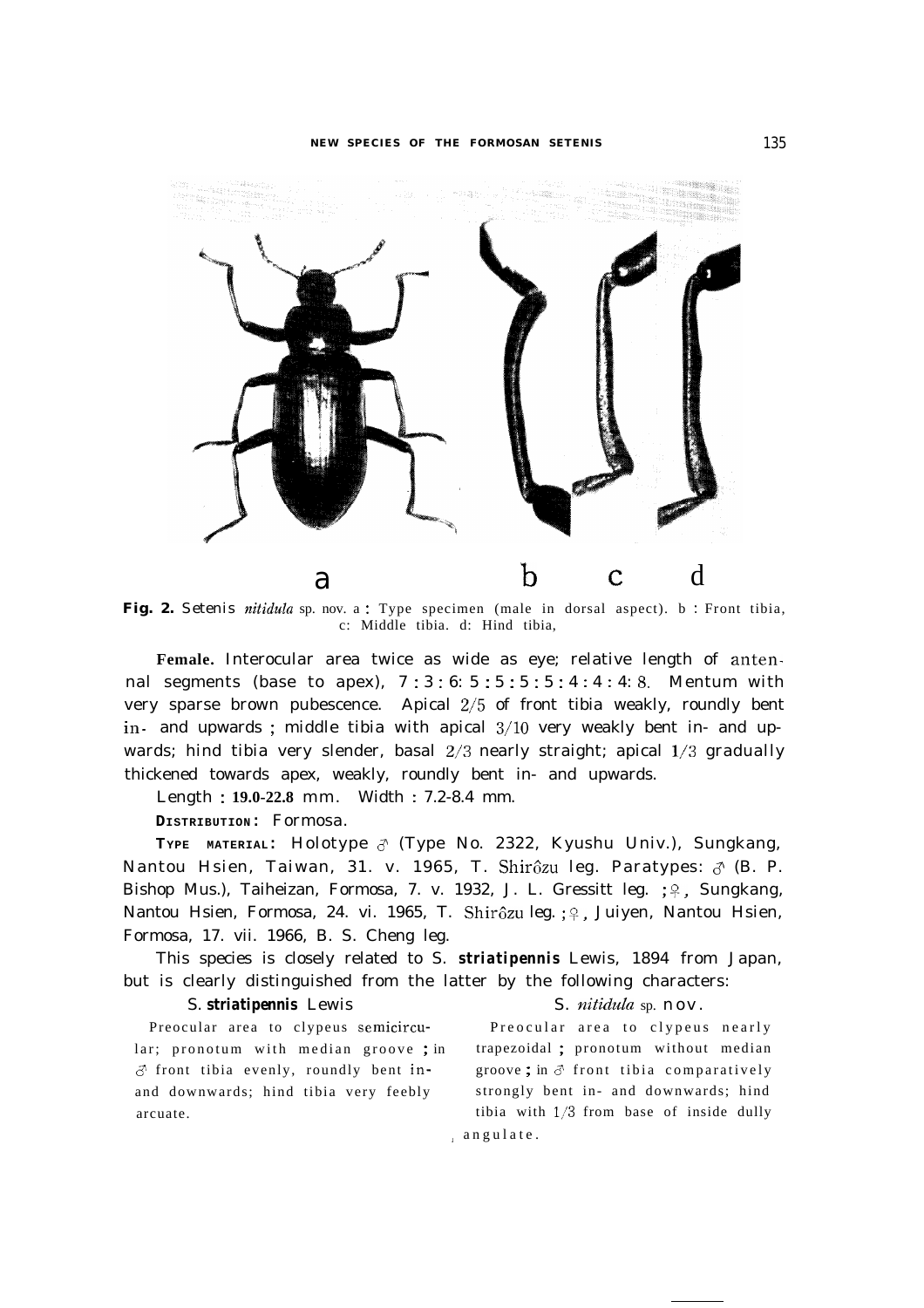# *Setenis similis* sp. nov.

**Male.** Elongate, moderately convex, glossy black.

Head nearly flat, strongly, sparsely punctate, especially sparser at interocular area; preocular area weakly convex, not expanded, slightly intrudes into eye; clypeal suture very fine, semicircular, front margin gently bent downwards, very shallowly sinuate ; inner ocular groove narrow and shallow, inner ocular furrow feebly convex. Eye very strongly prominent outwards, finely facetted.

Antenna very slender, 1st segment thick, 3rd segment most slender, weakly bent backwards, apical 6 segments forming loose club, 7th to terminal segments gradually flattened; relative length of each segment (base to apex), 7:3:9:7:6:6:6:5:5:5:6. Maxillary palpus moderately securiformed, apex weakly rounded. Mentum with dense, thick, erect, long brown hairs. Gular suture visible, very strongly carved from tempora to gula.

Pronotum transverse  $(3 : 4)$ , moderately convex, sparsely, strongly punctate, subbasally with short, oblique, shallow groove; wholly, very narrowly marginate except for middle l/Z of front margin, front margin evenly, very shallowly sinuate, front corner widely rounded; side margin gently, roundly expanded ; hind corner nearly rectangular, hind margin shallowly bisinuate. Propleuron very sparsely, finely punctate. Prosternum sparsely, strongly punctate; prosternal process with U-shaped shallow groove, median part roughly carved, depressed, marginal part strongly reflex along coxal cavity.

Elytra moderately convex, weakly widened posteriorly to about 3/5 from base, apex rounded ; side margin wholly, narrowly marginate ; strongly punctatestriate, interstices strongly convex, sparsely, finely punctate ; every puncture with a very fine, short hair. Epipleuron with a row of very sparse golden pubescence along inner margin at basal half. Mesosternum weakly rasped in front half except for median line, with very wide, extremely shallow, Vshaped depression in basal half. Metasternum convex, weakly depressed around median suture ; very sparsely, shallowly punctate, irregularly wrinkled along basal margin; with very sparse, fine, comparatively long pubescence.

Visible abdominal sternites densely punctate, punctures being sparser and finer from base to apex in every sternite; 1st sternite weakly depressed at middle part, side margin of 1st to basal 3/4 of 3rd sternites narrowly marginate. Front femur comparatively thick, inside nearly straight, outside dilated, thickest at 5/12 from base; middle and hind femora slightly compressed. Front tibia with 7/12 from base nearly straight, cylindrical ; apical 5/12 gradually thickened towards apex, strongly, roundly bent in- and downwards, underside very weakly scooped; apical l/6 very densely pubescent except for outside. Middle tibia slightly compressed, gently thickened towards apex; basal 2/3 nearly straight, apical l/3 weakly bent in and upwards. Hind tibia slightly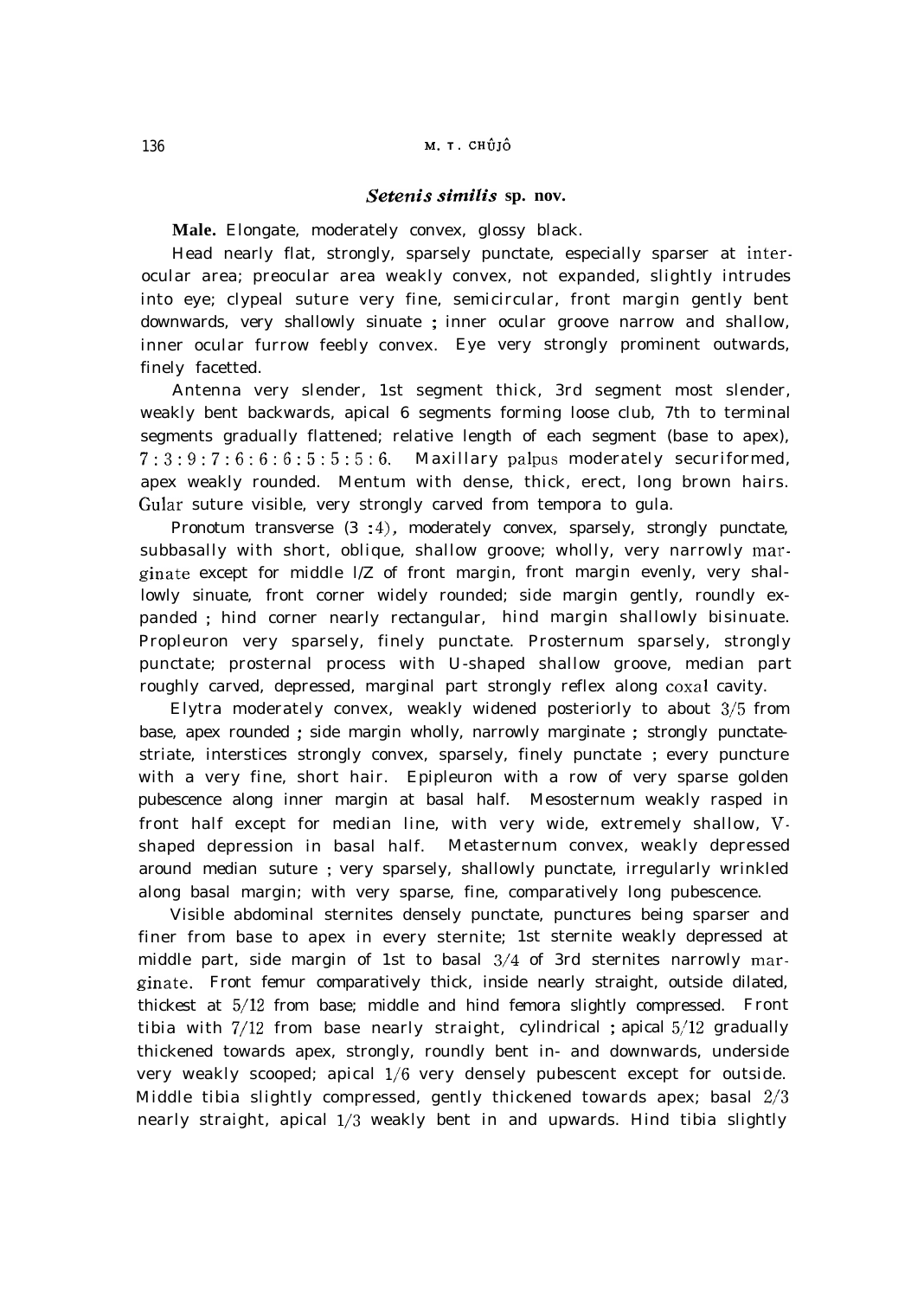

Fig. 3. Setenis similis Sp. nov. a: Type specimen (male in dorsal aspect). b: Fro<sub>nt</sub> tibia. c: Middle tibia. d: Hind tibia.

compressed, gradually thickened towards apex; apical 3/8 of inside very shallowly sinuate and densely pubescent, apical l/4 very feebly bent in- and upwards. Relative length of each tarsal segment (base to apex), front one 6 : 3 : 3 : 4 : 8, middle one 12 : 5 : 4 : 5 : 21, and hind one 15 : 6 : 5 : 22.

**Female.** Unknown.

Length : 19.5 mm. Width *: 8.0* mm.

DISTRIBUTION : Formosa.

TYPE MATERIAL : Holotype  $\sigma$  (Type No. 2323, Kyushu Univ.), Lu-shan, Nantou Hsien, Formosa, 6. vi. 1976, H. Makihara leg,

This species is closely related to S. *okinawana* M. T. Chûjô, 1978 from Okinawa-Honto Island, but is clearly distinguished from the latter by the following characters :

# *S. okinawana M. T. Chûjô S. similis sp. nov.*

Generally larger in size, eye gently expanded outwards, 3rd antenna1 segment 2.25 times as long as 2nd. Pronotal side margin strongly expanded, hind corner forming an angle of ca. 80 degrees. Elytral punctate-striae shallow, interstices weakly convex.

Generally smaller in size, eye very strongly expanded outwards, 3rd antennal segment 3 times as long as 2nd. Pronotal side margin gently expanded, hind corner nearly rectangular. Elytral punctate-striae deep, interstices strongly convex.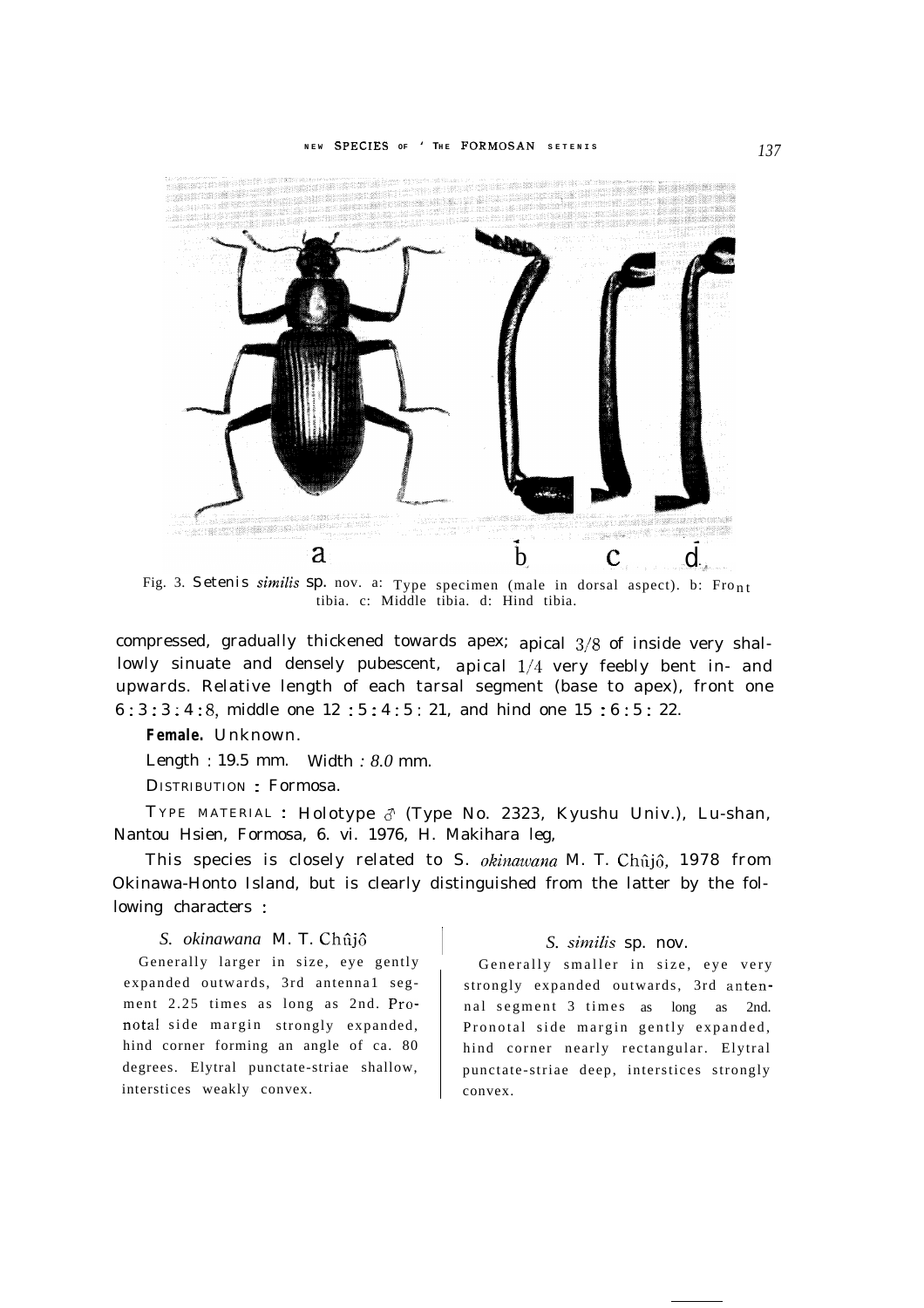### *Setenis subvalgipes* **sp. nov.**

**Male.** Elongate, rather strongly convex, shining black.

Head rather transverse, not convex, sparsely, strongly, evenly punctate ; front margin roundly bent downwards, shallowly sinuate at apex, free of puncture along vestigial clypeal suture; preocular area convex, not expanded, rather parallel-sided at basal half and then strongly bent forwards; inner ocular groove very shallow, not expanding backwards, inner ocular furrow very feebly convex. Eye rather transverse, gently, roundly expanded outwards.

Antenna with apical half dark brown, somewhat slender, apical 6 segments forming loose club, 7th to apical segments gradually strongly flattened, relative length of each segment (base to apex),  $7 : 4 : 10 : 8 : 7 : 6 : 7 : 6 : 5$ : 5 : 9. Maxillary palpus comparatively strongly securiformed. Mentum roughly carved, wih very sparse, short pubescence. Gular suture distinct, very strongly, roughly carved from tempora to gula.



Fig. 4. Setenis subvalgipes sp. nov. a: Type specimen (male in dorsal aspect). b: Front tibia. c: Middle tibia. d: Hind tibia.

Pronotum rather transverse  $(5 \; .6)$ , weakly convex, wholly, narrowly marginate, densely, strongly punctate, median groove complete, subbasal grooves indistinct; front margin truncate, front corner widely rounded; side margin very feebly, roundly widened backwards, widest at 5/8 from apex, basal 3/8 very feebly, shallowly sinuate and narrowed ; hind corner somewhat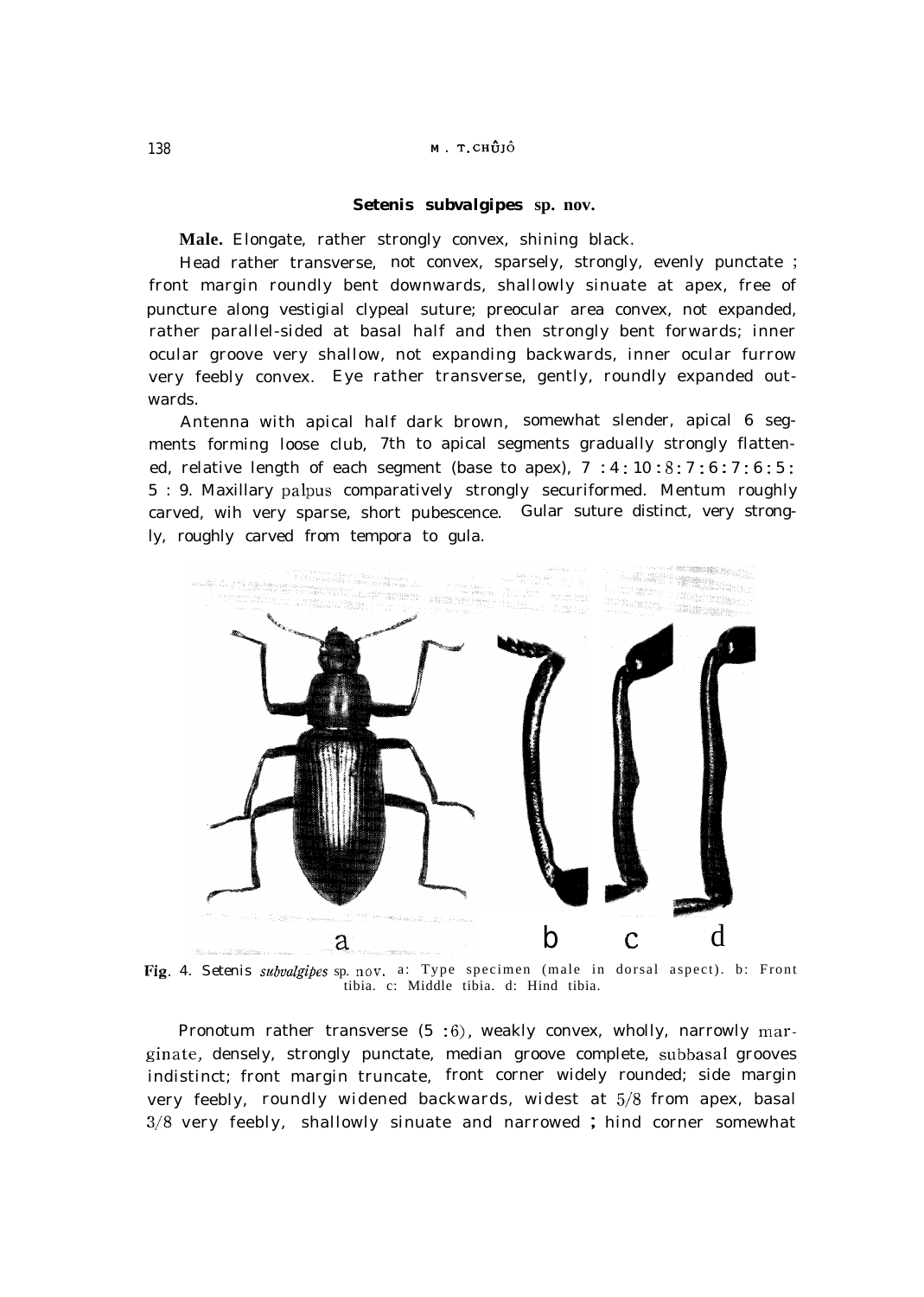rectangular, pointed, hind margin gradually, roundly expanded backwards. Propleuron strongly wrinkled. Prosternum with marginal area densely carved, middle part sparsely punctate ; prosternal process widely marginate, roundly convex between coxal cavities, apical margin strongly reflex, median part very densely, strongly carved.

Elytra comparatively strongly convex, very gently widened posteriorly to about 4/7 from base, thence roundly narrowed towards apex: strongly punctatestriate, interstices gently convex, sparsely, finely punctate; side margin from shoulder to apex very narrowly marginate, marginal area of base gently raised, shoulder obliquely truncate. Mesosternum with dense, fine, long yellow pubescence ; strongly rasped in front half except for median line; with wide, deep V-shaped depression in basal half, surface of depression roughly carved, with very sparse, short pubescence. Metasternum with fine pile, strongly punctate, apical half wrinkled ; median groove comparatively deep.

Visible abdominal sternites very densely punctate, wrinkled, 1st to 3/5 of 3rd segments finely marginate at side. Every femur simple. Front tibia with basal  $2/3$  gently, apical  $1/3$  rather strongly bent in- and downwards; apical  $1/5$ very slightly thickened, pubescent. Middle tibia compressed, biarcuate, middle part of inside strongly angulate, inside of apical  $1/2$  with sparse, short pubescence. Hind tibia compressed, biarcuate ; inside of  $6/13$  from base dully angulate, apical half gently reflex. Relative length of each tarsal segment (base to apex), front one  $10 : 4 : 4 : 5 : 30$ , middle one  $16 : 6 : 5 : 6 : 32$ , and hind one  $22:7:7:44.$ 

**Female.** Mentum with sparse, fine, brown pubescence. Metasternum with very sparse, fine, yellow pubescence, very shallowly depressed around median suture. Front tibia very weakly thickened towards apex, apical l/3 gently, roundly bent in- and downwards; middle one compressed, nearly straight, gradually thickened towards apex, apical half gently reflex; hind one compressed, with basal half nearly straight, apical half reflex, weakly, roundly curved outwards. Relative length of each tarsal segment (base to apex), front one 10 : 5 : 5 : 7 : 37, middle one 10 : 5 : 5 : 27, and hind one 15 : 5 : 6 : 27.

Length : 23.2-23.8 mm. Width : 8.2-S. 3 mm.

DISTRIBUTION : Formosa.

TYPE MATERIAL: Holotype  $\delta$  (Type No. 2324, Kyushu Univ.), Nanshanchi, Nantou Hsien, Formosa, 23. vii. 1968, K. Yamamoto leg. Paratypes :  $2 \frac{9}{7}$ , Kenting Park, Formosa, 3. viii. 1970, Coll. M. Chûjô.

This species is closely related to S. *valgipes* Marseul, 1876 from Japan, but is clearly distinguished from the latter by the following characters: